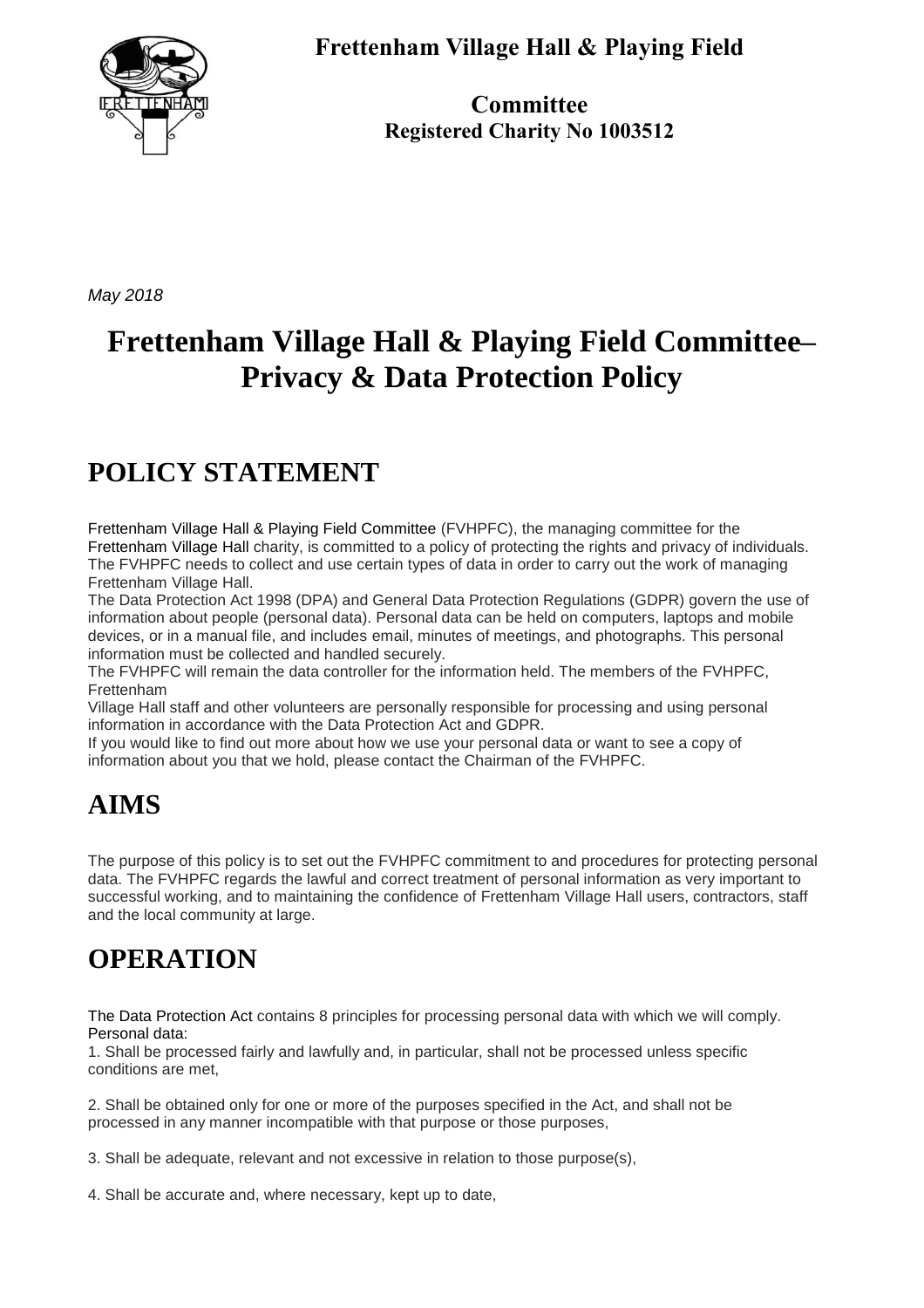

5. Shall not be kept for longer than is necessary,

6. Shall be processed in accordance with the rights of data subjects under the Act,

7. Shall be kept secure by the Data Controller who takes appropriate technical and other measures to prevent unauthorised or unlawful processing or accidental loss or destruction of, or damage to, personal information,

8. Shall not be transferred to a country or territory outside the European Economic Area unless that country or territory ensures an adequate level of protection for the rights and freedoms of data subjects in relation to the processing of personal information.

The FVHPFC will let people know why we are collecting their data, which is for the purpose of managing Frettenham Village Hall, its bookings, finances (including fundraising), promotions and personnel. It is our responsibility to ensure the data is only used for this purpose. Consent to use personal data will be included on the hall booking forms going forward.

Access to personal information will be limited to trustees, staff and volunteers. Data may be retained for up to 7 years for accounts purposes and for longer where required by the Hall's insurers. Information regarding an employee, or a former employee, will be kept indefinitely. If something occurs years later it might be necessary to refer back to a job application or other document to check what was disclosed earlier, in order that trustees comply with their obligations e.g. regarding employment law, taxation, pensions or insurance.

Individuals have a right to make a Subject Access Request (SAR) to find out whether the charity holds their personal data, where, what it is used for and to have data corrected if it is wrong. Any SAR will be dealt with within 30 days, as is required, and steps will be taken to confirm the identity of the individual making the request.

We may occasionally need to share data with other agencies such as the local authority, funding bodies and other voluntary agencies in circumstances which are not in furtherance of the management of the charity. The circumstances where the law allows the charity to disclose data (including sensitive data) without the data subject's consent are:

1. Carrying out a legal duty or as authorised by the Secretary of State protecting vital interests of a Data Subject or other person e.g. child protection.

2. The Data Subject has already made the information public.

3. Conducting any legal proceedings, obtaining legal advice or defending any legal rights.

4. Monitoring for equal opportunities purposes – i.e. race, disability or religion.

5. We regard the lawful and correct treatment of personal information as very important to successful working, and to maintaining the confidence of those with whom we deal. We intend to ensure that personal information is treated lawfully and correctly.

### **SPECIFIC ACTIONS**

The FVHPFC has a duty to ensure that appropriate technical and procedural measures are taken to prevent breaches of data security. These measures will include:

1. Physical files containing personal data will be kept in a locked cabinet, or secure area.

2. Personal data stored electronically will be password protected, with a strong password.

3. Computers and devices used to access and process the data will have up to date internet security